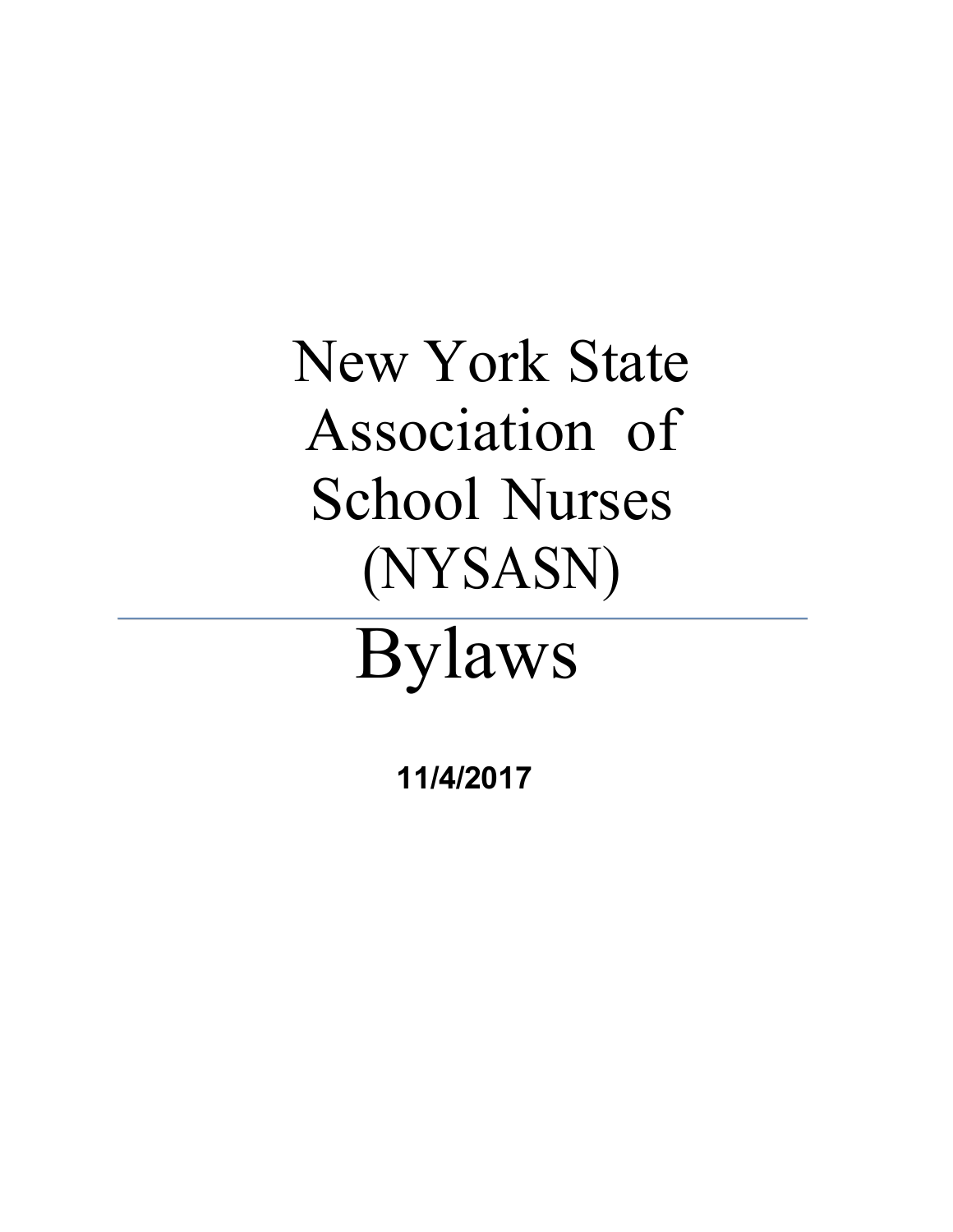#### Article I – Name

The name of the organization shall be the New York State Association of School Nurses (NYSASN)

Article II - Goals

#### *Section 1:*

To maintain, promote and improve comprehensive school health services, health education and health promotion throughout New York State.

#### *Section 2:*

To define, interpret, promote and implement the functions, standards and qualifications for the practice of school nursing and disseminate such information.

#### *Section 3:*

To encourage professional growth of the school nurse through continuing education.

Article III – Membership and Dues

#### *Section 1:*

Any person eligible for membership shall become a member upon payment of annual dues set forth in these bylaws for his/her class of membership and who meets the requirements set forth in these bylaws for his/her class of membership.

*Section 2:* Eligibility:

There shall be six (6) classes of membership: Active, Associate, Student, Retired, Organization/Business and Honorary.

A. Active Members shall be, upon payment of dues:

- a. Any registered professional nurse who promotes and supports school nursing provided that person is contracted by or employed by an agency for the purpose of providing school health services, or instructing in school health.
- b. Any retired member or member on leave of absence from work may be allowed active membership privileges by paying active membership dues.
- B. Associate Members shall be, upon payment of dues:
	- a. Any person who is not eligible for active membership, but who serves in a school health related capacity.
	- b. Any person who is interested in school nursing.
	- c. Unable to hold office, vote, debate or make motions.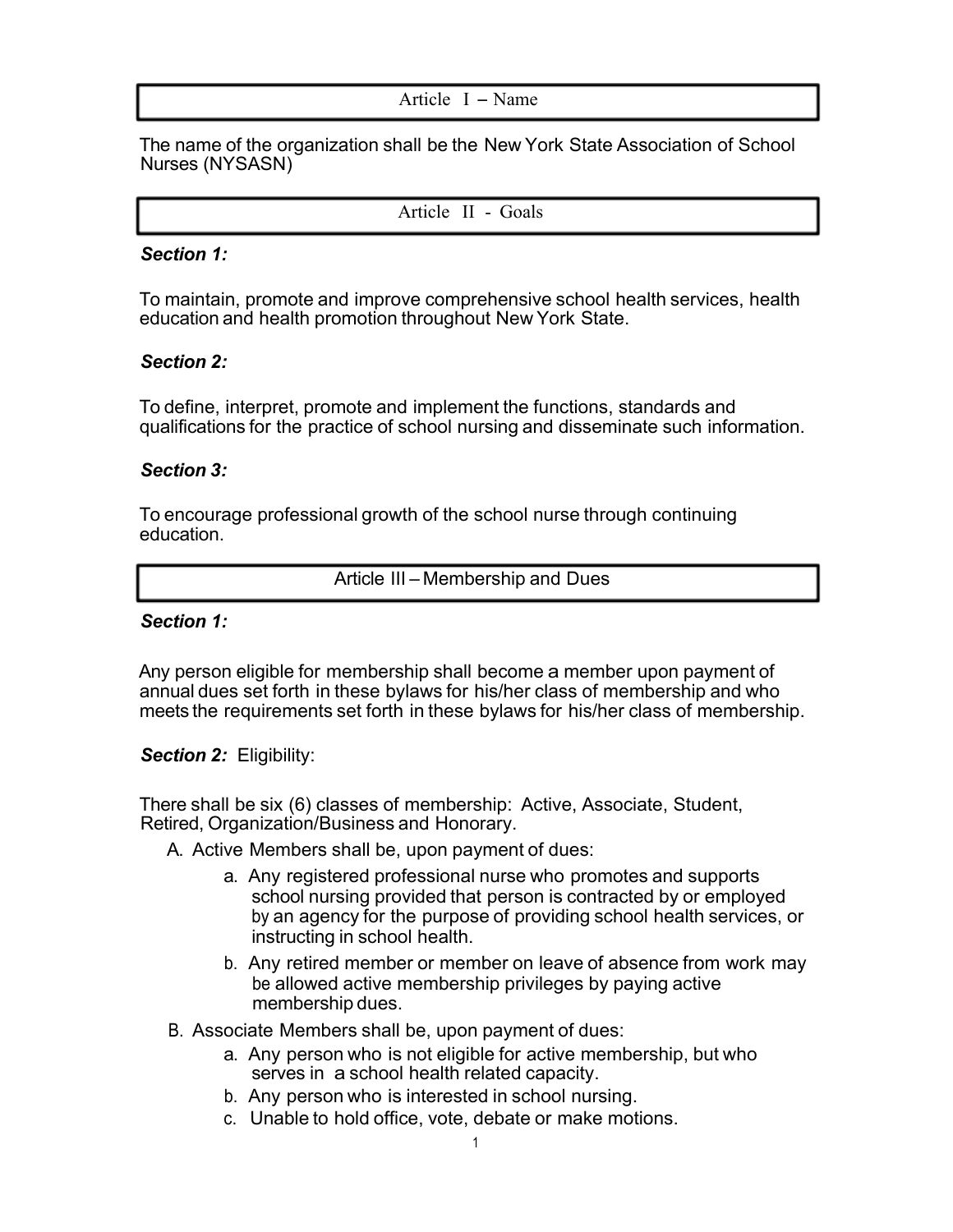- C. Student Members shall be, upon payment of dues:
	- a. Students of a school of professional nursing not employed as school nurses.
	- b. Unable to hold office, vote, debate or make motions.
- D. Retired School Nurse Membership shall be, upon payment of dues:
	- a. Any School Nurse who upon retirement, decides not to renew active membership.
	- b. Unable to hold office, vote, debate or make motions.
- E. Organization/Business Members shall be, upon payment of dues:
	- a. Those organizations that desire to support the goals of the organization and whose members are not eligible for other class of membership.
	- b. Unable to hold office, vote, debate or make motions.
- F. Honorary Members shall be:
	- a. Persons upon whom the organization may confer membership in recognition of distinguished service to the organization or school nursing.
	- b. Unable to hold office, vote, debate or make motions.

#### *Section 3:* Dues:

All dues shall be established by the Board of Directors upon recommendations of the Finance Committee.

Article IV – Fiscal and Membership Year

#### *Section 1:*

Fiscal Year -

The fiscal year shall be from January 1 through December 31

## *Section 2:*

Membership Year -Will be on a revolving membership year. The anniversary of payment includes twelve full months of member benefits.

Article V –Officers and Executive Committee

#### *Section 1:* Composition:

- A. The elected officers shall be President-elect, Secretary and Treasurer.
- B. The National Association of School Nurses (NASN) State Director shall be an appointed office.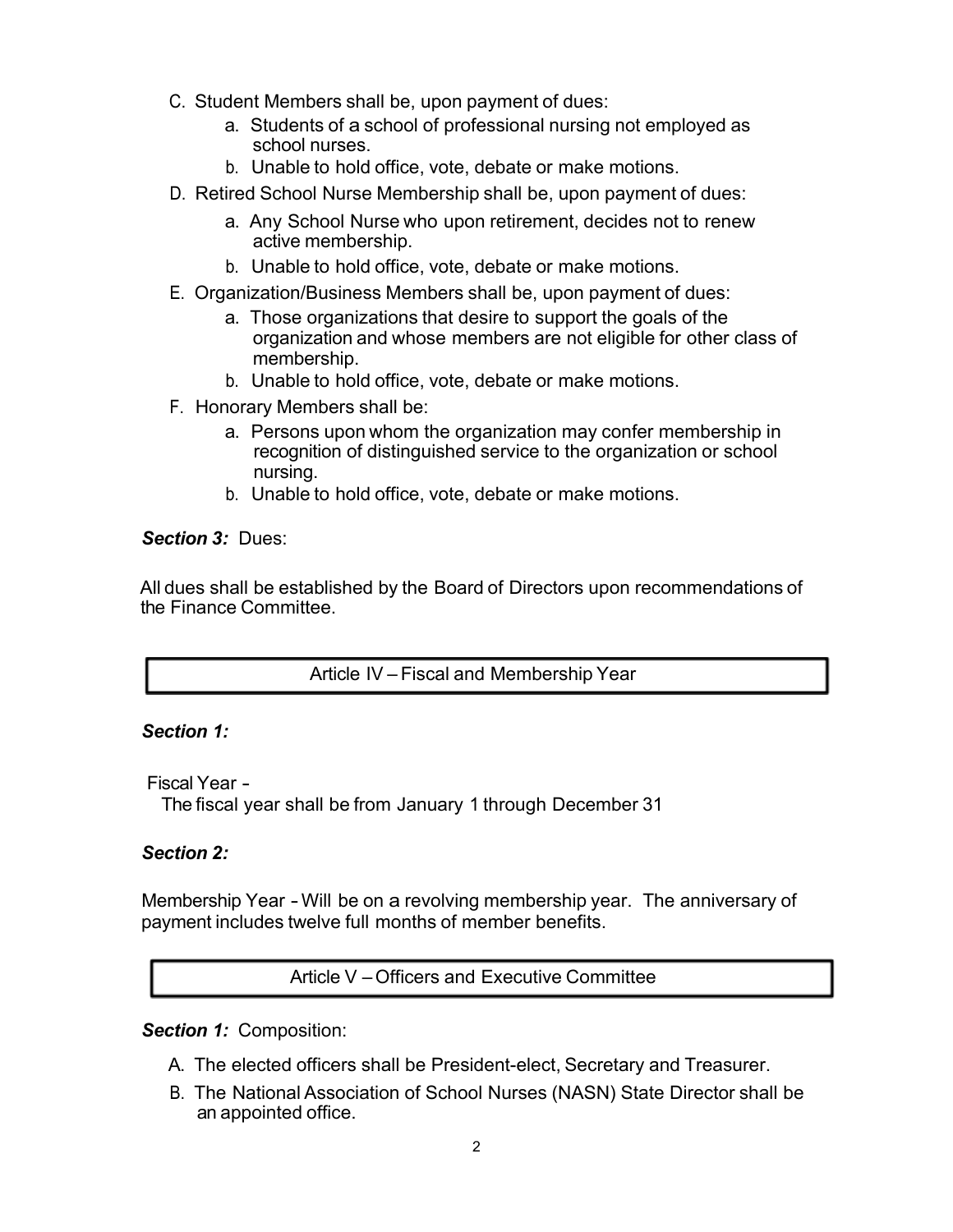C. The elected officers, the President and the Immediate Past-president shall comprise the Executive Committee.

## *Section 2:*

Function of the Executive Committee (consisting of the President-Elect, President, Past-President, Secretary and Treasurer) - The committee has power to conduct business of urgent/emergency nature between meetings of the Board of Directors. Exception - it cannot modify or change any action or motion that was previously approved by the Board of Directors. Activities shall be reported at the next Board of Directors meeting.

## *Section 3:* Eligibility:

Only active members with three (3) consecutive years membership may hold elective office.

#### *Section 4:* Term of Office:

This shall begin upon adjournment of the annual meeting in which they are elected. Exception: The term of office for the treasurer shall begin at the beginning of the fiscal year (January 1) immediately following the election**.**

- A. The President shall serve for a term of one (1) year or until succeeded by the President-elect.
- B. The President-elect shall serve for a term of one (1) year and then shall succeed to the Presidency for a term of one (1) year.
- C. The Treasurer shall serve for a term of two (2) years and shall be elected in an even year election.
- D. The Secretary shall serve for a term of two (2) years and shall be elected in an odd year election.

**Section 5: Vacancy:** 

Avacancy in office shall be filled by ballot vote of the Board of Directors or Executive Committee. In the case of vacancy of President-elect, the successor shall be selected by the Board of Directors with priority from the previous slate of candidates.

**Section 6:** Length of Service:

No member may hold more than one office at a time and no member shall be eligible to serve more than two (2) consecutive terms in the same office.

## *Section 7:* Elections:

Elections shall be conducted by mail/email/internet accessed ballot. Results shall be announced and officers installed at the Fall Educational Offering.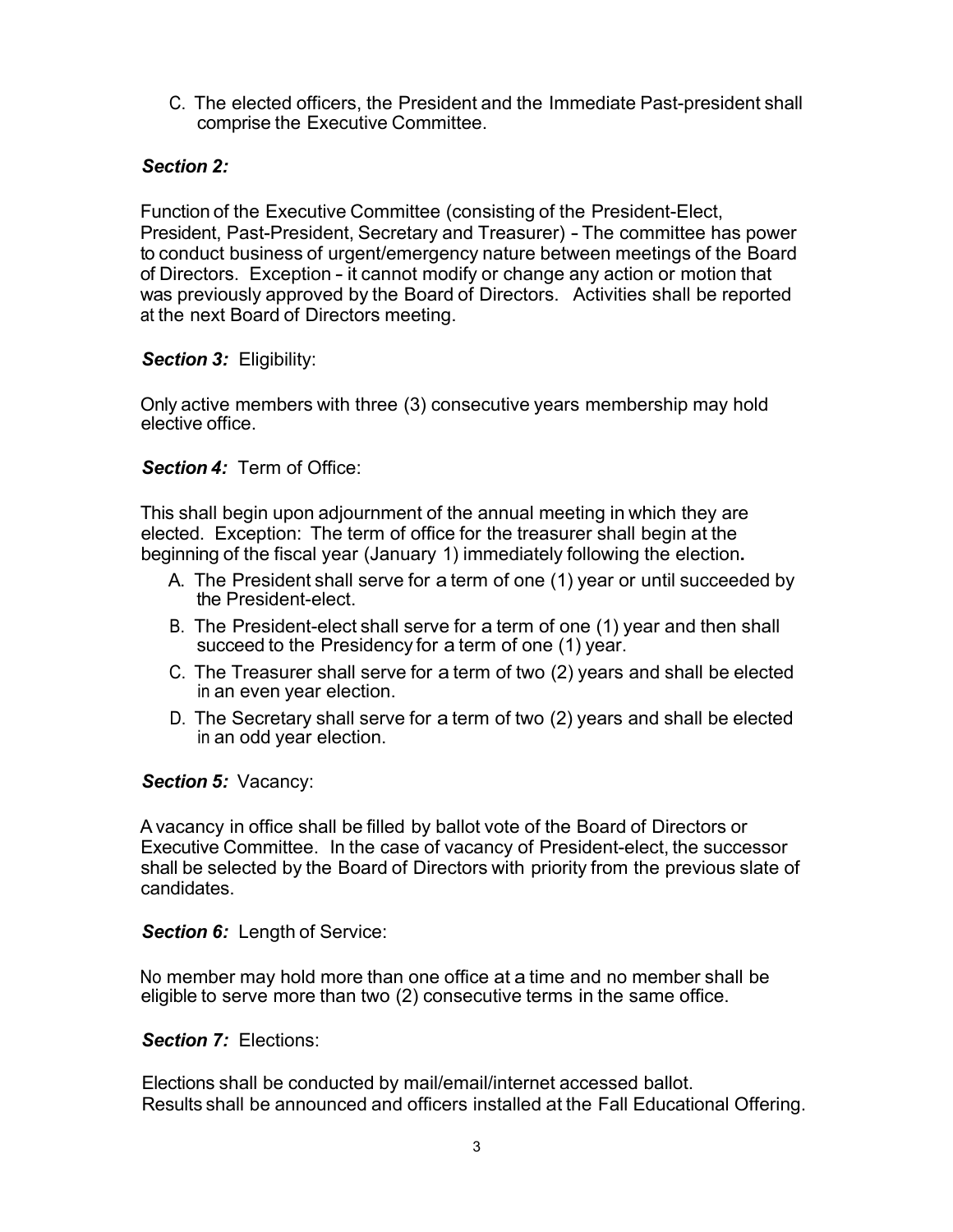Article VI – Duties of Officers

Duties - The officers shall perform the duties according to these bylaws and by the parliamentary authority adopted by the organization.

- 1. The **President** shall:
	- a. Preside at all meetings of the Executive Committee, Board of **Directors**

and at all membership meetings.

- b. Appoint Standing committees subject to approval of the Executive Committee.
- c. Appoint special committees as deemed necessary.
- d. Be an ex-officio member of all committees except the Nominating Committee.
- e. Perform such other duties as required.
- 2. The **President-Elect** shall:
	- a. In the absence of the President, preside at all meetings of the Executive Committee, Board of Directors and at all membership meetings.
	- b. Assume the office of the President at the completion of the President's term of office.
	- c. Succeed the President ifthe President is unable to complete the term as elected and upon the adjournment of the unexpired term, serve the term of President as elected.
	- d. Perform such duties as assigned by the President.
- 3. The **Secretary** shall:
	- a. Keep the minutes of all meetings of the organization.
	- b. Keep the organization's official membership roll and call roll when required.
	- c. Maintain record books in which the bylaws and minutes are entered and amendments to these documents properly recorded, and have the current record books on hand at every meeting.
	- d. Conduct the general correspondence of the organization.
	- e. Perform duties as assigned by the President.
- 4. The **Treasurer** shall:
	- a. Keep the full and correct amount of receipts and disbursements of the organization.
	- b. Disperse the funds as directed by the Board of Directors and Executive Committee according to their functions.
	- c. Serve as chairperson of the Finance Committee.
	- d. Perform such duties as assigned by the President.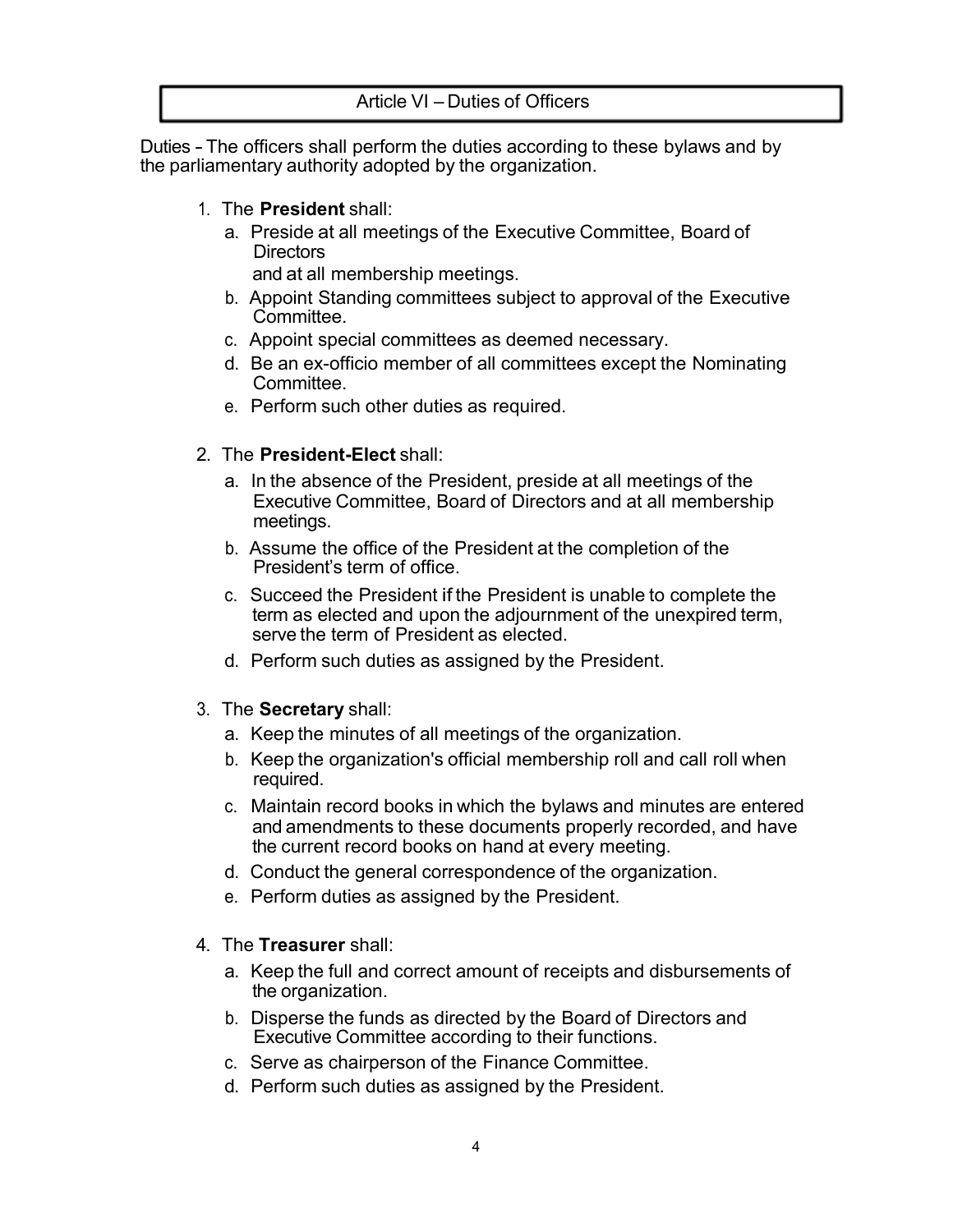# 5. The **Immediate Past President** shall:

- a. Act as consultant to the President upon request.
- b. Serve as chairperson of the Nominating Committee.
- c. Perform such duties as assigned by the President.

Article VII – Membership Meetings

## *Section 1:*

There shall be at least one annual business meeting per year. The meeting shall include, but not be limited to:

- A. Committee report summaries
- B. Old and new business
- C. An educational program
- D. Installation of Officers

## *Section 2:*

Special meetings of the general membership may be called by the Board of Directors or the Executive Committee.

*Section 3:* Quorum:

Five (5) members of the Board of Directors (one of whom shall be the President or Immediate Past President or their designate) and not less than twenty-five (25) active members shall constitute a quorum.

*Section 4:* Eligibility to Vote:

The voting body present at each meeting shall be active members holding current and valid membership. Each member shall have one (1) vote. There shall be no proxy voting.

Article VIII – Board of Directors

*Section 1:* Composition:

- A. The Board of Directors shall be composed of elected officers, the NASN State Director, chairperson of each standing committee, a representative of each regional zone, the Zone Coordinator, and Communications. Independent School Nurse members to be included in their respective Zones by region.
- B. A Representative employed by the New York State Center for School Health (NYSCSH) which is a contracted technical resource Center for the NewYork State Education department will be a non-voting member.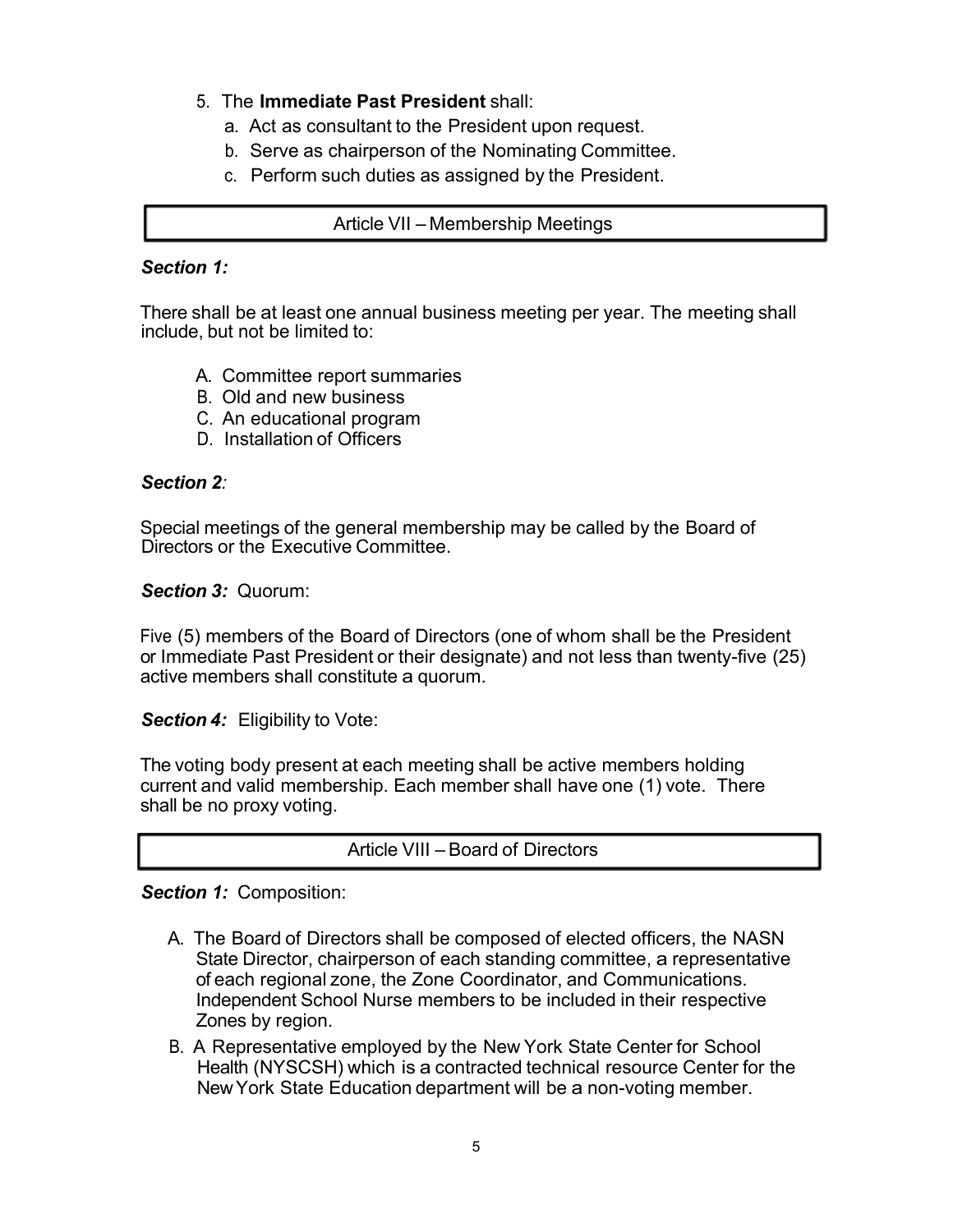- C. The National Association of School Nurses (NASN) State Director shall:
	- a. Be the representative of our membership to NASN.
	- b. Be responsible for communication between NASN and the Membership.
	- c. Have served on NYSASN's Board of Directors.
	- d. Be appointed by the Board of Directors for a four (4) year term/ If the State Director is unable to serve for the full term, the NYSASN BOD shall appoint a new representative.
- D. Additional persons may be invited by the President to the Board of Director meetings.

*Section 2:* Eligibility:

All voting Board of Director members shall be active members of NYSASN.

*Section 3:* Authority:

The Board of Directors shall conduct the affairs of NYSASN in accordance with the bylaws and directives adopted by the membership.

## *Section 4:* Duties:

- A. Establish objectives and programs to accomplish the goals of the association.
- B. Monitor and evaluate the programs designed to implement the goals and objectives.
- C. Ensure that the resources necessary are available and used efficiently.
- D. Establish and maintain current operating guidelines for the association.

#### *Section 5:* Meetings

- A. Meet a minimum of three (3) times each year, two of which may be nontraditional meeting, to review and conduct the business of the organization.
- B. Upon due notice, hold such other meetings as the Executive Committee may determine.

## *Section 6:* Quorum:

Ten (10) members, at least two (2) of whom are officers, one of whom is President, President-elect or Past President shall constitute a quorum.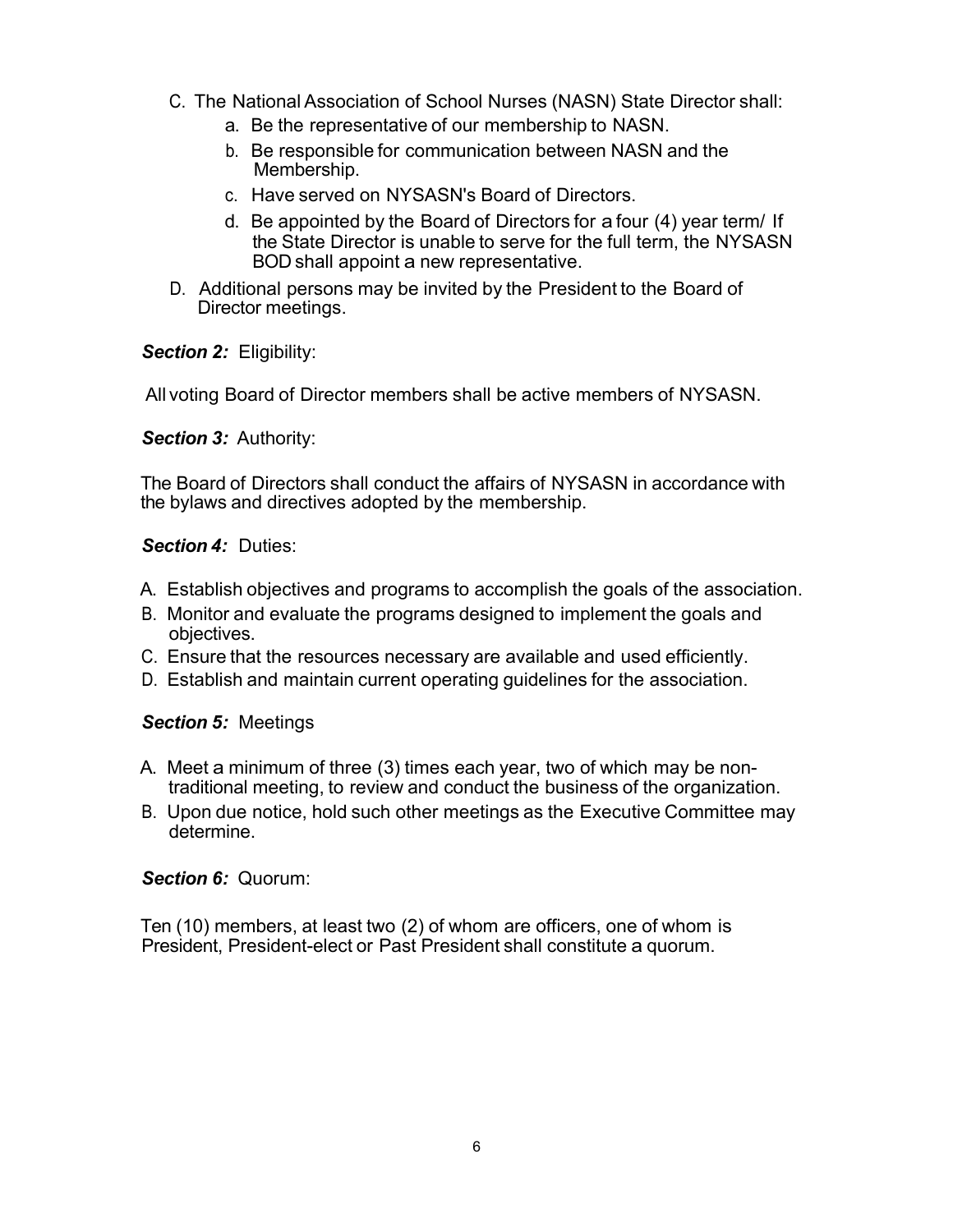# Article IX –Standing Committees

## *Section 1:*

There shall be the following Standing Committees: Bylaws and Operating Guidelines, Education, Finance, Legislation, Membership, Nominating, Positions, Promotions/Vendor, Public Relations, and School Nurse Orientation.

## *Section 2:* Composition and Function:

- A. Chairpersons of Standing Committees shall be appointed by the President with the approval of the Board of Directors.
- B. The members of the Standing Committees shall perform the duties of their committees as set forth in these bylaws and shall meet a minimum of two (2) times a year.
- C. Permanent records shall be transferred to incoming chairperson.
- D. Committees a committee chairperson shall serve a term of office of two (2) years, except as noted:

## **Bylaws and Operating Guidelines Committee** shall:

- a. Be composed of two (2) members.
- b. Review the bylaws annually and Operating Guidelines every four years.
- c. Propose any changes that seem necessary to improve the functioning of the organization.
- d. Prepare, in writing, any amendments to be presented for vote at the annual meeting.
- e. Present proposed amendments, in writing to the membership thirty (30) days before the annual meeting.

## **Education Committee** shall:

- a. Be composed of a chairperson and at least two (2) but no more than eight (8) members.
- b. Provide and/or approve programs that promote the professional and personal growth of school nurses.
- c. Make arrangements of the regular business meetings

## **Finance Committee**:

- a. Be composed of a chairperson (Treasurer) and at least two (2) but no more than eight (8) members.
- b. Study fiscal matters of the organization.
- c. Prepare and present a proposed budget annually to the Executive Committee by October 15<sup>th</sup>of each year.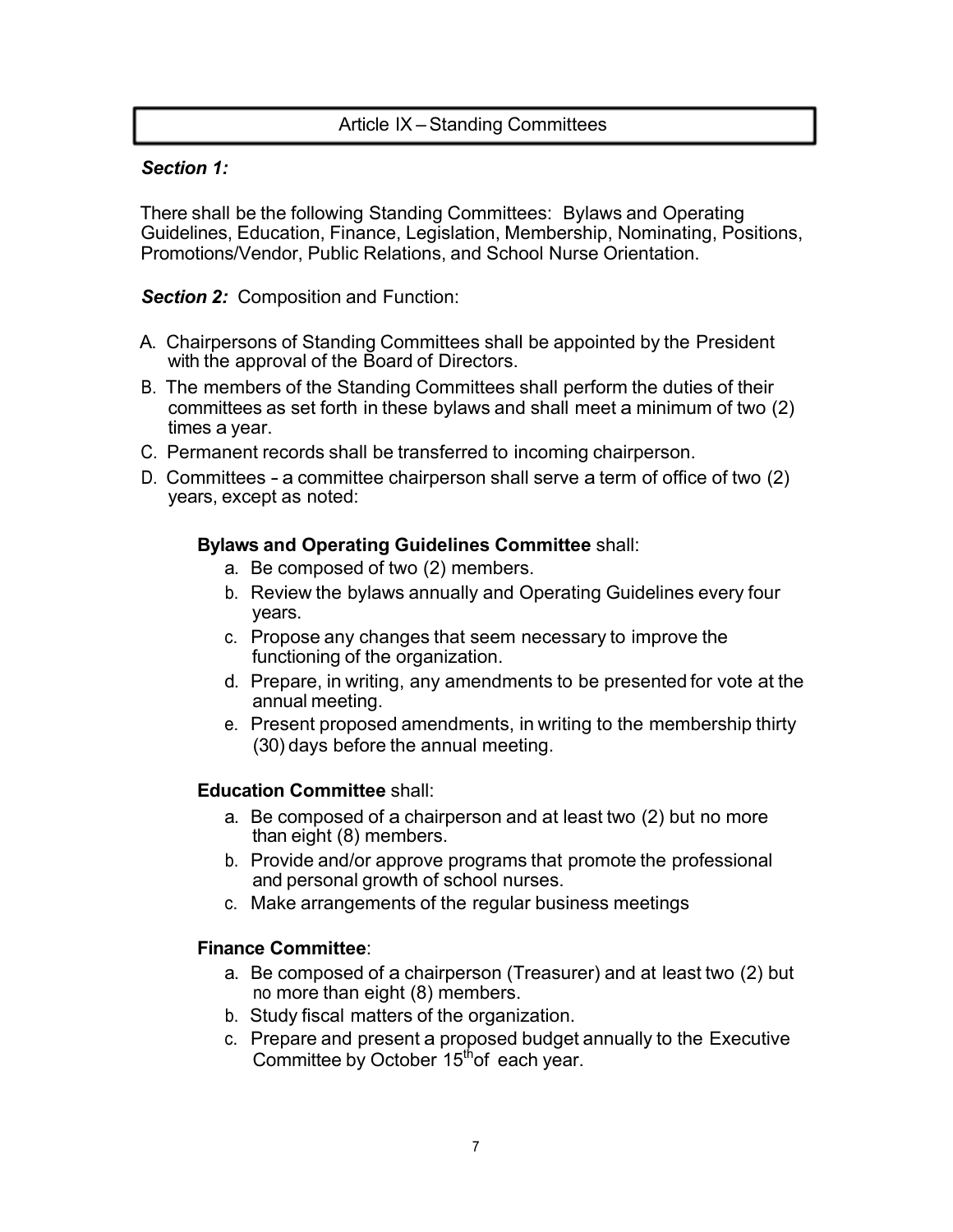## **Legislative Committee** shall:

- a. Be composed of a chairperson and at least two (2) but no more than twenty (20) members. The committee should encourage representation from each of the individual zones.
- b. Involve Association members in strategies to effect legislation relative to school health services and school nursing.
- c. Review/inform membership regarding pending legislation relative to school health services and the welfare of children.

#### **Membership Committee** shall:

- a. Be composed of a chairperson and at least two (2) but no more than eight (8) members.
- b. Provide accurate membership information as needed to allow for the completion of BOD functions.

## **Nominating Committee** shall:

- a. Be composed of a chairperson (Immediate Past-President) and two (2) members.
- b. A candidate nominated for office shall be contacted by the Committee Chairperson and agrees to serve if elected. The nominee shall submit a biographical sketch, which fulfills the requirements of the committee.
- c. The Nominating Committee shall advise the members of the Association of the name (s) for each office. In preparing the ticket, the Committee shall nominate those persons qualified to discharge the duties and responsibilities of the office involved.
- **d.** The Chairperson of the Nominating Committee shall be responsible for carrying out the requirements of Article X of these bylaws.

#### **Positions Committee** shall:

- a. Be composed of a chairperson and at least two (2) members.
- b. Present issues and information to the Board of Directors and general membership for discussion and voting on, as formal NYSASN position or resolution.
- c. Receive suggestions from members or units and help them with development of positions and/or resolutions.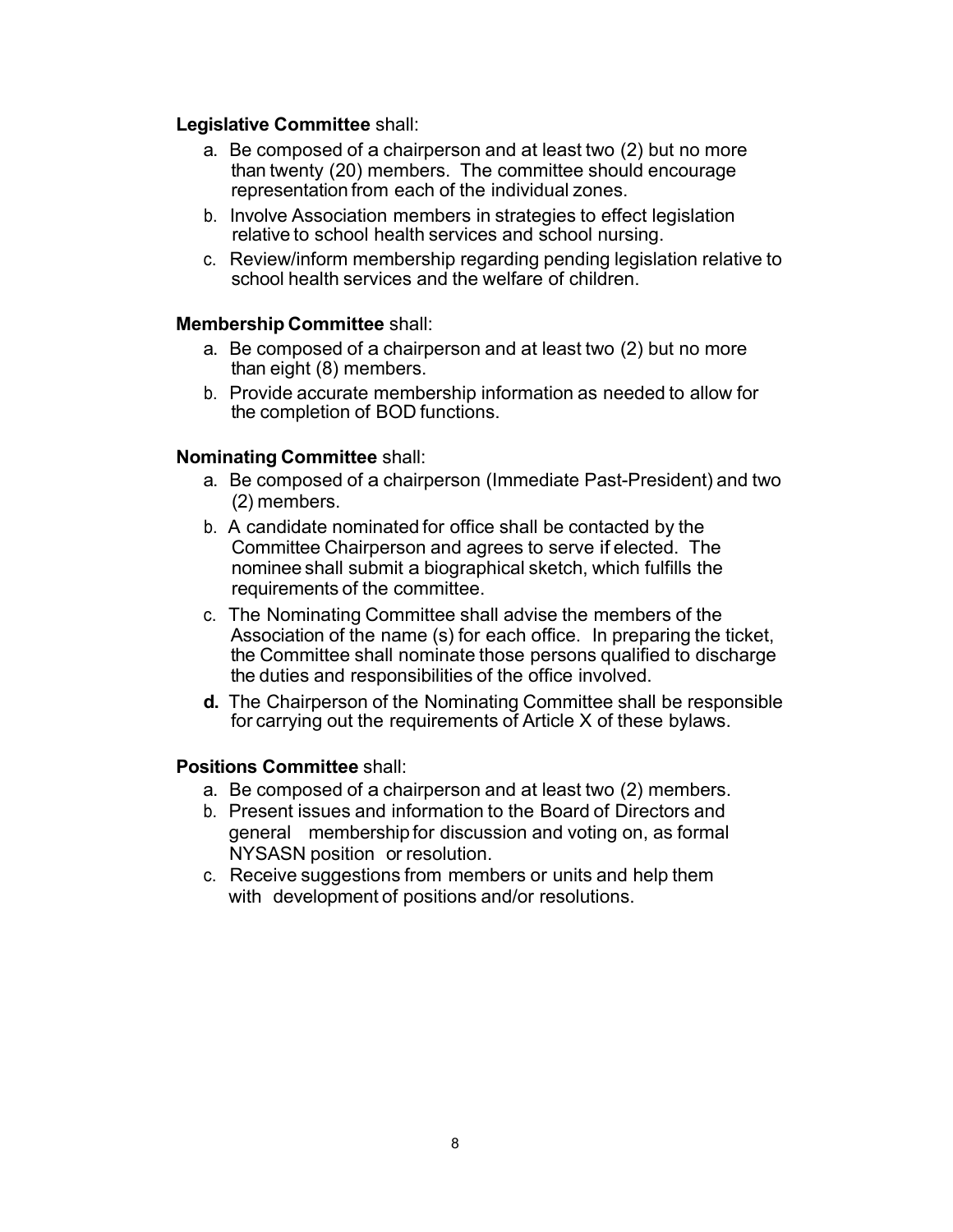#### **Promotions/Vendors** shall:

- a. Be composed of a chairperson and at least two (2) members.
- b. Provide and/or approve vendors and promotional materials that promote the professional and personal growth of school nurses.
- c. Receive suggestions and provide updates to the board of directors regarding merchandise and fiscal matters. Finance committee member.
- d. Work with the Education Committee to coordinate opportunities to market the profession of school nursing.

#### **Public Relations Committee shall:**

- a. Be composed of a chairperson and at least two (2) but no more than eight (8) members.
- b. Market the profession of School Nursing.
- c. Work with the Education Committee to publicize programs.

#### **School Nurse Orientation Committee shall:**

- a. Be composed of a chairperson and at least two (2) but no more than eight (8) members.
- b. Provide and/or approve school nurse orientation programs that promote the professional and personal growth of school nurses.
- c. Work with the Education committee and Public Relations Committee to coordinate and publicize school nurse orientation programs.

# Article X - Elections

Election of officers shall be by mail/email/internet access. Ballots shall be available via mail/email/internet access to eligible members a minimum of six (6) weeks prior to the annual membership meeting and returned to the Chairperson of the Nominating Committee no later than two ( 2 ) weeks prior to the annual membership meeting.